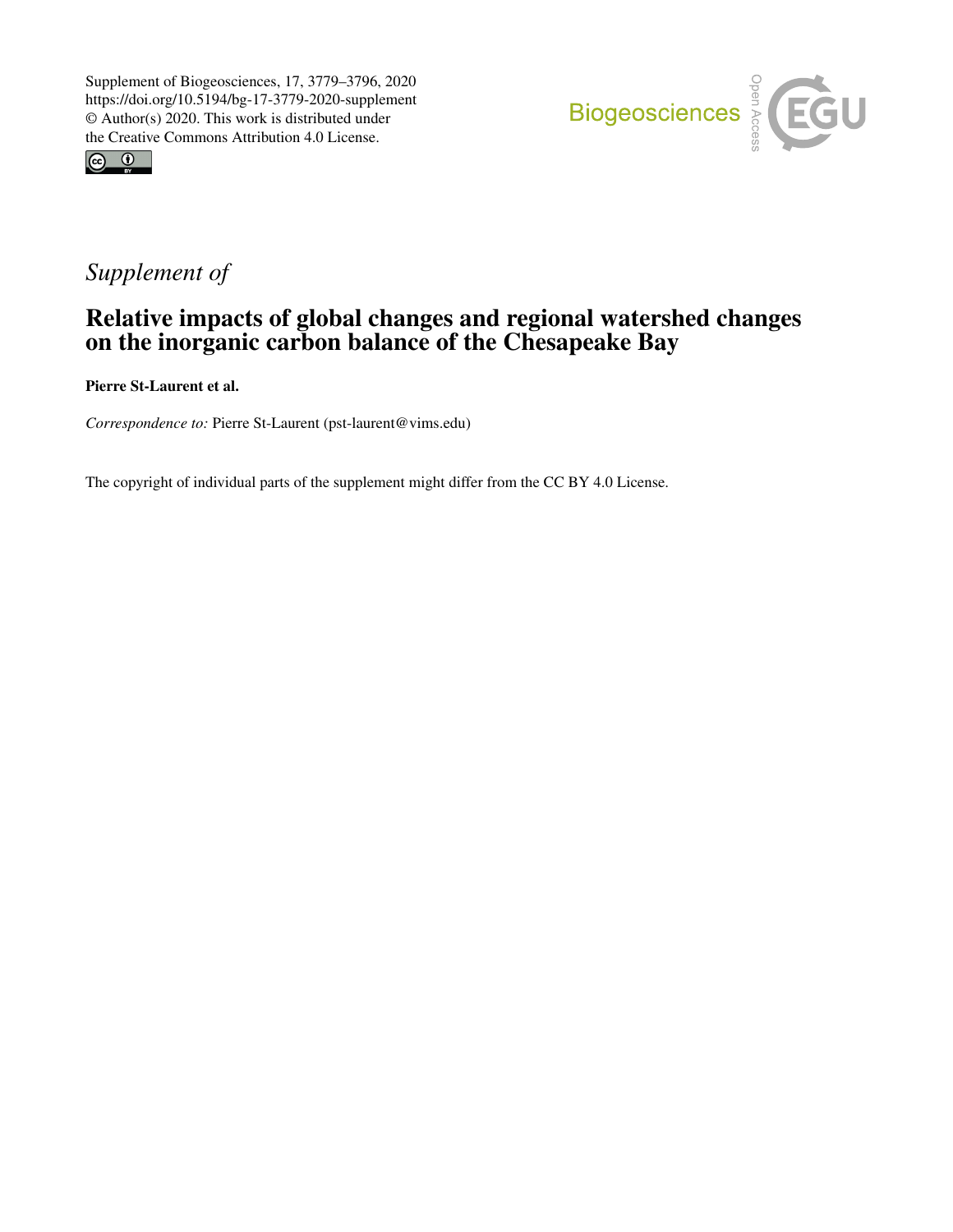### Introduction

The "Supplementary Material" includes a total of six tables (Tables S1–S6) and two figures (Figures S1–S2). Table S1 complements Table 4 of the manuscript by showing absolute values of the carbon budget terms (rather than deviations from the Control experiment). Table S2 and Figures S1–S2 provide a model-data comparison for the key variables of the model. Tables S3–S6 document the biogeochemical module used in the study. Table S3 lists the prognostic equation in the water column for each state variable. Table S4 lists the sources and sinks at the surface and bottom boundaries of the ocean model. Table S5 lists the functions used in the prognostic equations. Table S6 lists the biogeochemical parameters used in the numerical simulations.

### Table S1

| Trosofute values of the earboil budget for the six infinencial experiments (see it |           |                     |                   |                   |                   |              |
|------------------------------------------------------------------------------------|-----------|---------------------|-------------------|-------------------|-------------------|--------------|
|                                                                                    | Ctrl.exp. | 1900 <sub>CO2</sub> | 1900 <sub>T</sub> | 1900 <sub>N</sub> | 1900 <sub>C</sub> | $1900_{all}$ |
| River DIC                                                                          | 1169      | 1169                | 1169              | 1169              | 850               | 850          |
| Export DIC                                                                         | 935       | 884                 | 948               | 966               | 635               | 630          |
| $Riv$ – $Exp.DIC$                                                                  | 234       | 285                 | 221               | 203               | 215               | 220          |
| Net air-sea                                                                        | 34        | $-20$               | 57                | $-36$             | 76                | $-8$         |
| $\partial \text{DIC}/\partial t$                                                   | 9         | 6                   | 6                 | 9                 | 4                 | 4            |
| Production                                                                         | 4748      | 4747                | 4496              | 4256              | 4746              | 4025         |
| Respiration                                                                        | 4489      | 4489                | 4224              | 4098              | 4459              | 3816         |
| NEP                                                                                | 259       | 258                 | 272               | 158               | 287               | 209          |
| River TOC                                                                          | 507       | 507                 | 507               | 507               | 451               | 451          |
| Export TOC                                                                         | 545       | 545                 | 549               | 499               | 524               | 483          |
| $Riv-Exp.TOC$                                                                      | $-38$     | $-38$               | $-42$             | $+8$              | $-73$             | $-32$        |
| Burial                                                                             | 221       | 221                 | 230               | 166               | 216               | 177          |
| $\partial \text{TOC}/\partial t$                                                   | $-1$      | $-1$                | $-1$              |                   | $-1$              | $\theta$     |
|                                                                                    |           |                     |                   |                   |                   |              |

Table S1: Absolute values of the carbon budget<sup> $a$ </sup> for the six numerical experiments (see Methods)

 $a$ Units: Gg-C yr<sup>-1</sup>. The values are averaged over the period

of the simulation and rounded to the nearest integer.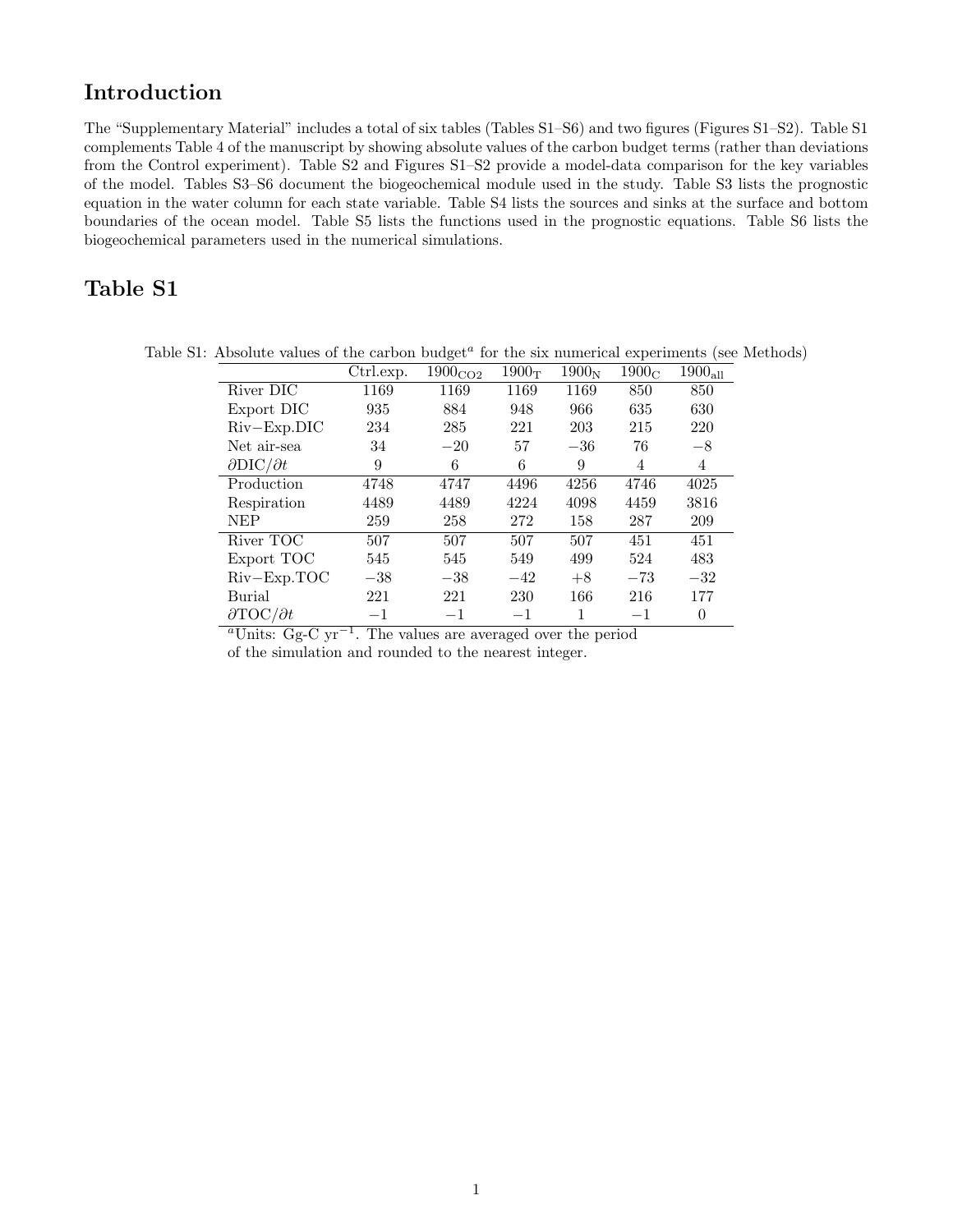#### Table S2 and Figures S1–S2

Table S2: Evaluation of the Control experiment (years 2000–2014) using data collected during the same period by the Water Quality Monitoring Program of Chesapeake Bay (USEPA, 2012). The evaluation is repeated for depths above and below 10 m (approximately the position of the pycnocline along the Bay's main stem). NO3 is nitrate, POC is Particulate Organic Carbon, STD is STandard Deviation, RMSD is Root Mean Squared Deviation, and N<sub>obs</sub> is the number of measurements for each variable. The model bias is computed as Mean<sub>mod</sub> − Mean<sub>obs</sub>. The unbiased  $\sqrt{N-1\sum (M_{\rm od} - M_{\rm eas})^2 + (O_{\rm tot} - M_{\rm eas})^2}$  $\sqrt{12}$  (*t U*: *Cf* + 1, 2000).

| RMSD is computed as $\sqrt{N^{-1}\sum [(Mod - Mean_{mod}) - (Obs - Mean_{obs})]^2}$ ( <i>Jolliff et al.</i> , 2009). |                 |                 |             |             |           |  |
|----------------------------------------------------------------------------------------------------------------------|-----------------|-----------------|-------------|-------------|-----------|--|
| Variable                                                                                                             | $Mean \pm STD$  | $Mean \pm STD$  | <b>Bias</b> | Unbiased    | $N_{obs}$ |  |
| $\text{(units)}$                                                                                                     | model           | observations    |             | <b>RMSD</b> |           |  |
| Temp. above $10 \text{ m}$ (°C)                                                                                      | $18.4 \pm 8.2$  | $17.7 \pm 8.1$  | 0.7         | 1.3         | 68717     |  |
| Temp. below $10 \text{ m}$ (°C)                                                                                      | $17.5 \pm 7.8$  | $16.4 \pm 7.9$  | 1.1         | 1.2         | 21094     |  |
| Salin. above $10 \text{ m}$ (psu)                                                                                    | $17.4 \pm 6.5$  | $15.7 \pm 6.8$  | 1.6         | 2.1         | 68715     |  |
| Salin. below $10 \text{ m}$ (psu)                                                                                    | $20.9 \pm 3.4$  | $18.8 \pm 3.8$  | 2.2         | 1.9         | 21116     |  |
| $O_2$ above 10 m (mg L <sup>-1</sup> )                                                                               | $8.3 \pm 2.6$   | $8.4 \pm 2.5$   | $-0.1$      | 1.6         | 68595     |  |
| $O_2$ below 10 m (mg L <sup>-1</sup> )                                                                               | $5.3 \pm 3.2$   | $5.3 \pm 3.7$   | 0.1         | 1.7         | 21087     |  |
| NO3 above $10 \text{ m (mg L}^{-1})$                                                                                 | $0.15 \pm 0.27$ | $0.17 \pm 0.30$ | $-0.02$     | 0.16        | 16831     |  |
| NO3 below 10 m (mg $L^{-1}$ )                                                                                        | $0.10 \pm 0.11$ | $0.06 \pm 0.09$ | 0.04        | 0.09        | 2790      |  |
| POC above $10 \text{ m (mg L}^{-1})$                                                                                 | $1.51 \pm 0.66$ | $1.17 \pm 0.72$ | 0.34        | 0.79        | 16694     |  |
| POC below 10 m (mg $L^{-1}$ )                                                                                        | $1.18 \pm 0.53$ | $0.85 \pm 0.60$ | 0.33        | 0.58        | 2787      |  |



Figure S 1: Evaluation of the Control experiment (years 2000–2014) based on (a) Target and (b) Taylor diagrams (see Jolliff et al., 2009, for their interpretation). The evaluation is repeated for depths above and below 10 m (approximately the position of the pycnocline along the Bay's main stem). All the data were collected during 2000– 2014 by the Water Quality Monitoring Program of Chesapeake Bay (USEPA, 2012) and are further described in Table S2 and Figure S2.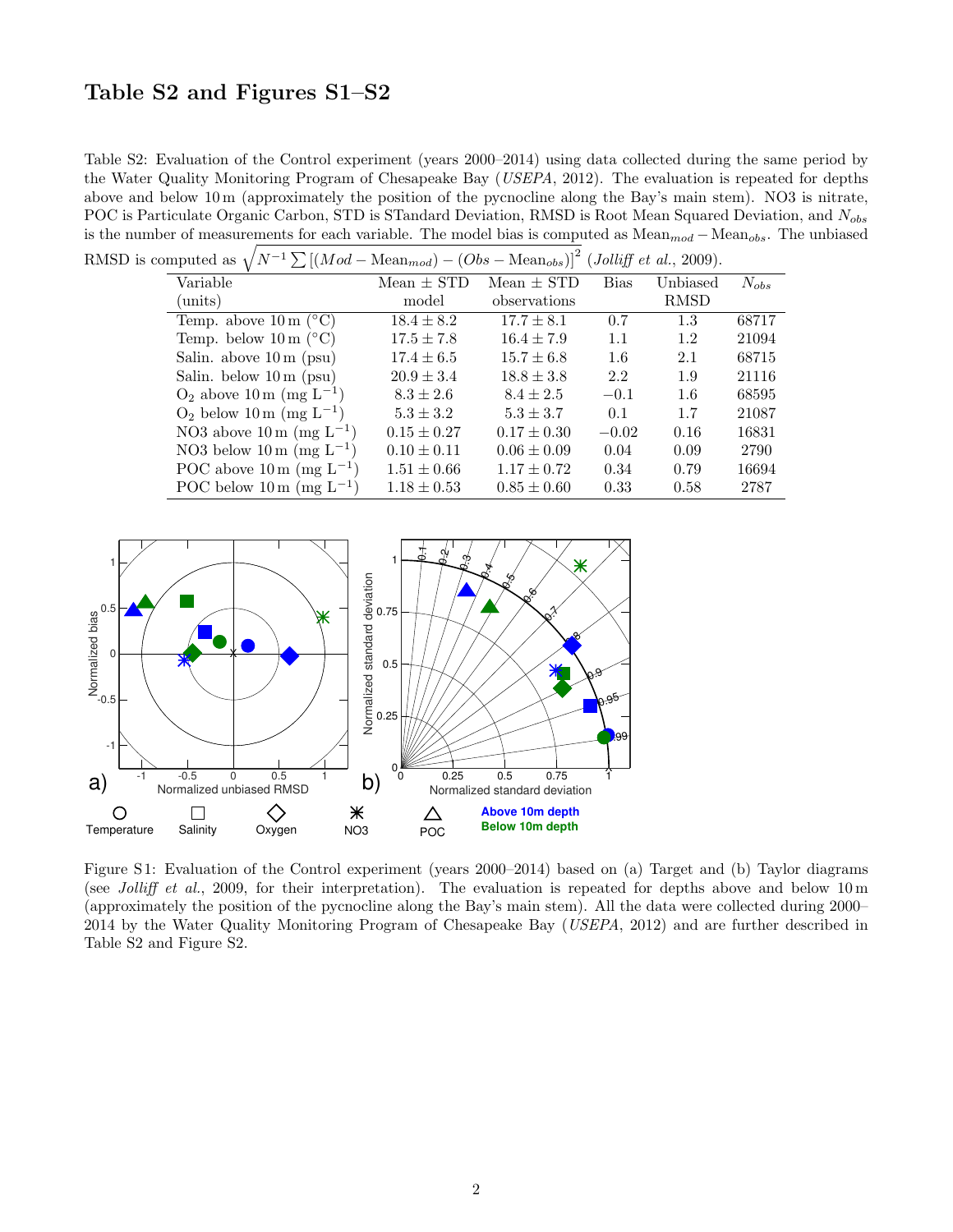

Figure S 2: Location of the monitoring stations (circles) used in the evaluation of the Control experiment (years 2000–2014). The circles are colored according to the number of salinity data points available for each station (total: 89831). Other variables have a similar spatial distribution.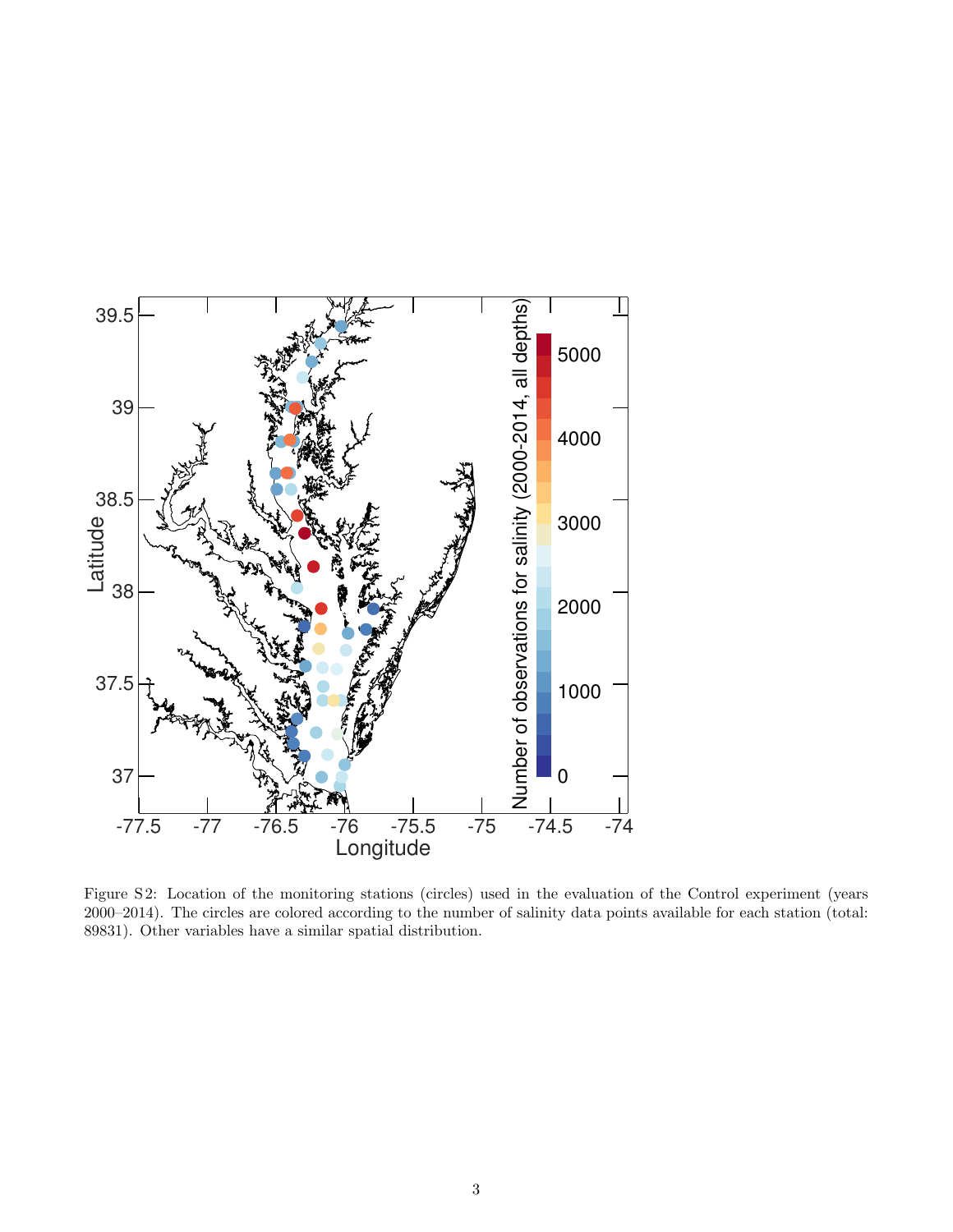Table S3: State variable equations for the water column of the biogeochemical module. Advective and diffusive terms are omitted for simplicity. Refractory variables are conservative by definition and also omitted. The surface/bottom boundary conditions are listed in Table S4. The functions and parameters used in the table equations are further detailed in Tables S5 and S6 (respectively). Arrows indicate fluxes between variables. Nitrogen variables have units of mmol-N m−<sup>3</sup> , carbon variables are in mmol-C m−<sup>3</sup> , total alkalinity is in meq m<sup>-3</sup>, oxygen is in mmol-O2 m<sup>-3</sup>, chlorophyll-a is in mg m<sup>-3</sup>, and t is in days.

| Var. (Symbol) | Term                                                               | Equation                                                            |
|---------------|--------------------------------------------------------------------|---------------------------------------------------------------------|
| Nitrate       | Rate of change $=$                                                 | $\partial NO3/\partial t=$                                          |
| (NO3)         | -- Phyto uptake $(\rightarrow P)$                                  | $-\mu L_I L_{NO3} P$                                                |
|               | + Nitrification ( $\leftarrow$ NH4)                                | $+n f_{NTR} N H4$                                                   |
|               | - water column denitrif. $(\rightarrow N_2)$                       | $-\eta_{DNF} f_{DNF} \exp(\psi_{resp} T)$                           |
|               |                                                                    | $\times [(1-\delta_N)(r_{SD} SD + r_{LD} LD)]$                      |
|               |                                                                    | $+r_{DON}$ $DON_{SL}$                                               |
| Ammonium      | Rate of change $=$                                                 | $\partial NH4/\partial t=$                                          |
| (NH4)         | -- Phyto uptake $(\rightarrow P)$                                  | $-\mu L_I L_{NH4} P$                                                |
|               | + Exudation $(\leftarrow P)$                                       | $+\omega$ $(f_{NTR} + f_{DNF})$ $\mu$ $L_I$ $(L_{NO3} + L_{NH4})$ P |
|               | - Nitrification ( $\rightarrow NO3$ )                              | $-n f_{NTR} N H4$                                                   |
|               | $+$ Sloppy feeding $\leftarrow P$ )                                | $+(1-\beta)\lambda(1-\delta_N)gZ$                                   |
|               | + Excretion $(\leftarrow Z)$                                       | $+ l_E \beta P^2 (K + P^2)^{-1} Z$                                  |
|               | + Basal metabolism ( $\leftarrow$ Z)                               | $+ l_{BM} Z$                                                        |
|               | + Remineral. $(\leftarrow SD + LD + DON_{SL})$                     | $+(f_{NTR}+f_{DNF}) \exp(\psi_{resp}T)$                             |
|               |                                                                    | $\times [(1-\delta_N)(r_{SD} SD + r_{LD} LD)]$                      |
|               |                                                                    |                                                                     |
| Phytoplankton | Rate of change $=$                                                 | $\frac{+r_{DON}$ $DON_{SL}$ ]<br>$\frac{\partial P}{\partial t}$ =  |
| (P)           | + Phyto uptake $(\leftarrow NH4 + NO3)$                            | $+\mu L_I(L_{NO3} + L_{NH4})P$                                      |
|               | - Exudation ( $\rightarrow$ <i>DON<sub>SL</sub></i> + <i>NH</i> 4) | $-\mu L_I (L_{NO3} + L_{NH4}) P$                                    |
|               |                                                                    | $\times [\gamma_P + \omega (f_{NTR} + f_{DNF})]$                    |
|               | - Grazing assimilation ( $\rightarrow Z$ )                         | $-\beta g Z$                                                        |
|               | - Fecal pellet from grazing( $\rightarrow LD$ )                    | $-(1-\beta)(1-\lambda) g Z$                                         |
|               | - Sloppy feeding ( $\rightarrow$ DON <sub>SL</sub> )               | $-(1-\beta)\lambda\delta_N g Z$                                     |
|               | - Sloppy feeding ( $\rightarrow NH4$ )                             | $-(1-\beta)\lambda(1-\delta_N)gZ$                                   |
|               | $-$ Mortality ( $\rightarrow SD$ )                                 | $-m_P P$                                                            |
|               | $-$ Aggregation ( $\rightarrow LD$ )                               | $-\tau (SD + P) P$                                                  |
|               | $-$ Sinking ( $\rightarrow$ sediment)                              | $-w_P \frac{\partial P}{\partial z}$                                |
| Zooplankton   | Rate of change $=$                                                 | $\partial Z/\partial t=$                                            |
| (Z)           | + Grazing assimilation $( \leftarrow P)$                           | $+\beta gZ$                                                         |
|               | - Excretion ( $\rightarrow NH4$ )                                  | $-l_E \beta P^2 (K + P^2)^{-1} Z$                                   |
|               | $-$ Mortality ( $\rightarrow SD$ )                                 | $-m_Z Z^2$                                                          |
|               | - Basal Metabolism ( $\rightarrow NH4$ )                           | $-l_{BM} Z$                                                         |
| Small         | Rate of change $=$                                                 | $\partial SD/\partial t =$                                          |
| Detrital      | + Mortality $(\leftarrow P)$                                       | $+m_P P$                                                            |
| nitrogen      | + Mortality ( $\leftarrow$ Z)                                      | $+m_Z Z^2$                                                          |
| (SD)          | $-$ Aggregation ( $\rightarrow LD$ )                               | $-\tau (SD + P) SD$                                                 |
|               | $-$ Solubilization ( $\rightarrow$ DON <sub>SL</sub> )             | $-\delta_N r_{SD} \exp(\psi_{resp} T) SD$                           |
|               | - Remineralization ( $\rightarrow NH4$ )                           | $-(1 - \delta_N)(f_{NTR} + f_{DNF}) r_{SD} \exp(\psi_{resp} T) SD$  |
|               | $-$ Sinking ( $\rightarrow$ sediment)                              | $-w_{SD} \partial SD/\partial z$                                    |
| Large         | Rate of change $=$                                                 | $\partial LD/\partial t=$                                           |
| Detrital      | + Fecal pellets production $(\leftarrow P)$                        | $+(1-\beta)(1-\lambda) g Z$                                         |
| nitrogen      | + Aggregation ( $\leftarrow SD + P$ )                              | $+\tau (SD + P)^2$                                                  |
| (LD)          | - Solubilization ( $\rightarrow$ DON <sub>SL</sub> )               | $-\delta_N r_{LD} \exp(\psi_{resp} T) LD$                           |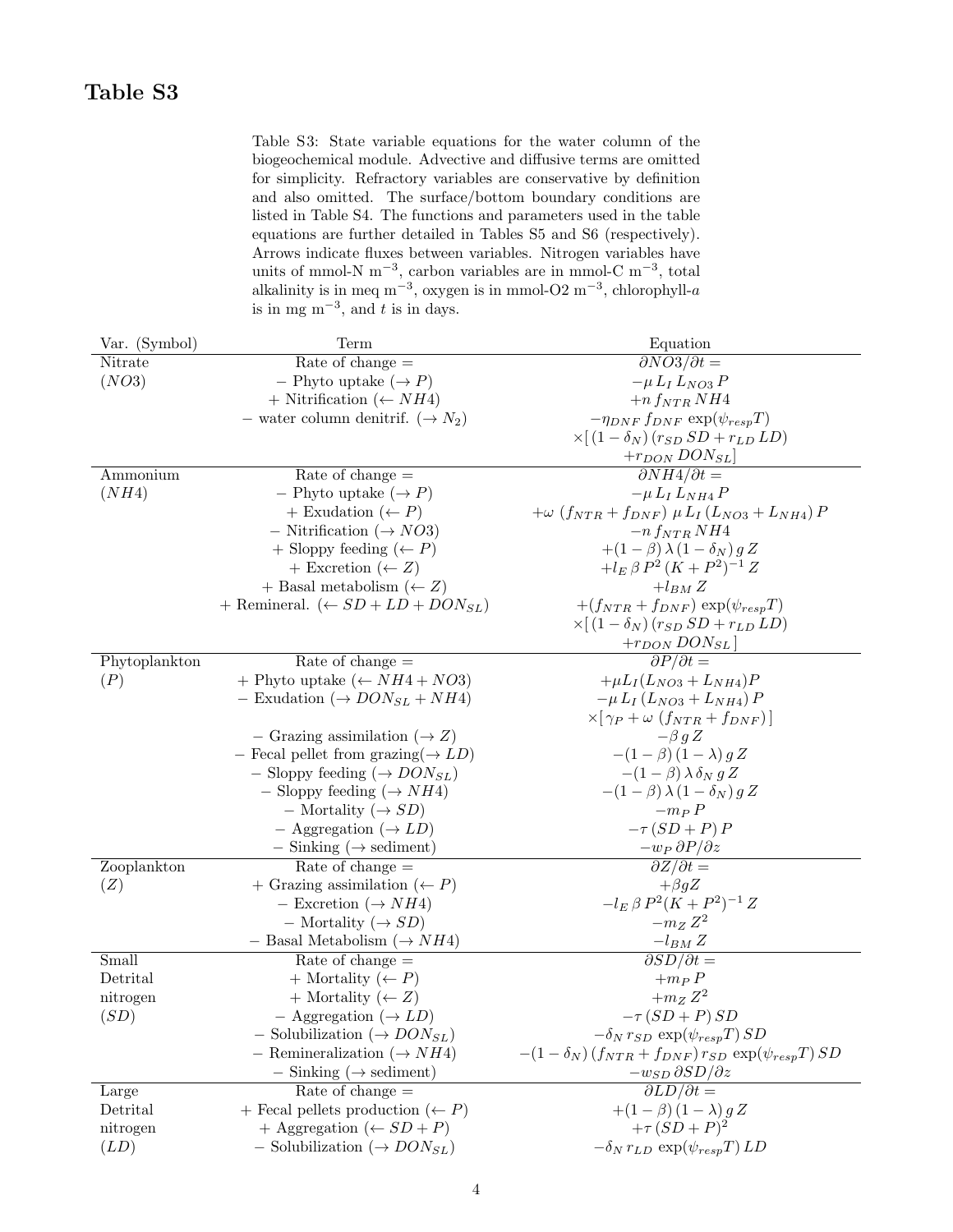|                 | - Remineralization ( $\rightarrow NH4$ )          | $-(1 - \delta_N)(f_{NTR} + f_{DNF})r_{LD} \exp(\psi_{resp}T) LD$                                                                                                       |
|-----------------|---------------------------------------------------|------------------------------------------------------------------------------------------------------------------------------------------------------------------------|
|                 | $-$ Sinking ( $\rightarrow$ sediment)             | $-w_{LD} \partial LD/\partial z$                                                                                                                                       |
| Semilabile      | Rate of change $=$                                | $\partial$ <i>DON<sub>SL</sub></i> $\partial$ <i>t</i> =                                                                                                               |
| Dissolved       | + Exudation $(\leftarrow P)$                      | $+\gamma_P \mu L_I(L_{NO3} + L_{NH4})P$                                                                                                                                |
| Organic         | $+$ Sloppy feeding $\leftarrow P$ )               | $+(1-\beta)\lambda \delta_N g Z$                                                                                                                                       |
| Nitrogen        | + Solubilization ( $\leftarrow SD + LD$ )         | $+\delta_N \exp(\psi_{resp} T)(r_{SD} SD + r_{LD} LD)$                                                                                                                 |
| $(DON_{SL})$    | - Remineralization ( $\rightarrow NH4$ )          | $-(f_{NTR} + f_{DNF})r_{DON} \exp(\psi_{resp}T)DON_{SL}$                                                                                                               |
| Dissolved       | Rate of change $=$                                | $\partial DIC/\partial t =$                                                                                                                                            |
| Inorganic       | -- Phyto uptake $(\rightarrow P)$                 |                                                                                                                                                                        |
| Carbon          | - Carbon excess uptake ( $\rightarrow DOC_{SL}$ ) | $\begin{array}{c} -\eta^P_{C:N}\,\mu\,L_I\left(L_{NO3}+L_{NH4}\right)P\\ -\sigma^C_P\,\gamma^P_{P}\,\eta^P_{C:N}\,\mu\,L_I\left(1-L_{NO3}-L_{NH4}\right)P \end{array}$ |
| (DIC)           | + Exudation of 'labile DOC' $(\leftarrow P)$      | $+\eta_{C;N}^{P} \omega \mu L_{I} (L_{NO3} + L_{NH4}) P$                                                                                                               |
|                 | + Sloppy feeding $(\leftarrow P)$                 | $+\eta_{C:N}^P(1-\beta)\lambda(1-\delta_C)gZ$                                                                                                                          |
|                 | + C excess respiration by zoo ( $\leftarrow$ Z)   | $+\left(\eta_{C:N}^P - \eta_{C:N}^Z\right)\,\beta\,g\,Z$                                                                                                               |
|                 | + Basal metabolism $(\leftarrow Z)$               | $+\eta^Z_{C:N} l_{BM} Z$                                                                                                                                               |
|                 | + Excretion $(\leftarrow Z)$                      | $+ \eta^Z_{C:N} \, l_E \, \beta \, P^2 \, (K+P^2)^{-1} \, Z$                                                                                                           |
|                 | + Remineralization ( $\leftarrow DOC_{SL}$ )      | $+r_{DOC} \exp(\psi_{resp} T) DOC_{SL}$                                                                                                                                |
|                 | + Remineralization ( $\leftarrow SDC + LDC$ )     | $+(1-\delta_C) \exp(\psi_{resp} T) (r_{SDC} SDC + r_{LDC} LDC)$                                                                                                        |
| Small           | Rate of change $=$                                | $\partial SDC/\partial \overline{t} =$                                                                                                                                 |
| Detrital        | + Mortality $(\leftarrow P)$                      | $+\eta_{C:N}^P m_P P$                                                                                                                                                  |
| Carbon          | + Mortality $(\leftarrow Z)$                      | $+\eta^Z_{C:N} m_Z Z^2$                                                                                                                                                |
| (SDC)           | $-$ Aggregation ( $\rightarrow LDC$ )             | $-\tau (SD + P) SDC$                                                                                                                                                   |
|                 | - Solubilization ( $\rightarrow DOC_{SL}$ )       | $-\delta_C r_{SDC} \exp(\psi_{resp} T) SDC$                                                                                                                            |
|                 | - Remineralization ( $\rightarrow DIC$ )          | $-(1-\delta_C) r_{SDC} \exp(\psi_{resp} T) SDC$                                                                                                                        |
|                 | $-$ Sinking ( $\rightarrow$ sediment)             | $-w_{SD} \partial SDC/\partial z$                                                                                                                                      |
| Large           | Rate of change $=$                                | $\partial LDC/\partial t=$                                                                                                                                             |
| Detrital        | + Fecal pellets production $(\leftarrow P)$       | $+\eta_{C:N}^P(1-\beta)(1-\lambda)gZ$                                                                                                                                  |
| Carbon          | + Aggregation ( $\leftarrow SDC + P$ )            | $+\tau(SD+P)(SDC+\eta^P_{C:N})$                                                                                                                                        |
| (LDC)           | - Solubilization ( $\rightarrow DOC_{SL}$ )       | $-\delta_C r_{LDC} \exp(\psi_{resp} T) LDC$                                                                                                                            |
|                 | - Remineralization ( $\rightarrow DIC$ )          | $-(1 - \delta_C) r_{LDC} \exp(\psi_{resp} T) LDC$                                                                                                                      |
|                 | $-$ Sinking ( $\rightarrow$ sediment)             | $-w_{LD} \partial LDC/\partial z$                                                                                                                                      |
| Semilabile      | Rate of change $=$                                | $\overline{\partial DOC_{SL}}/\partial t =$                                                                                                                            |
| Dissolved       | + Carbon excess uptake $(\leftarrow DIC)$         | $+ \sigma^C_P \, \gamma^C_P \, \eta^P_{C:N} \, \mu \, L_I \left( 1 - L_{NO3} - L_{NH4} \right) P$                                                                      |
| Organic         | + Exudation $(\leftarrow P)$                      | $+\gamma_P \eta_{C:\bar{N}}^P \mu L_I (L_{NO3} + L_{NH4}) P$                                                                                                           |
| Carbon          | + Sloppy feeding $(\leftarrow P)$                 | $+\eta^P_{C\, N}(1-\beta)\,\lambda\,\delta_C\,g\,Z$                                                                                                                    |
| $(DOC_{SL})$    | $+$ Solubilization ( $\leftarrow SDC + LDC$ )     | $+\delta_C \exp(\psi_{resp}T)(r_{SDC}SDC + r_{LDC}LDC)$                                                                                                                |
|                 | - Remineralization ( $\rightarrow DIC$ )          | $-r_{DOC} \exp(\psi_{resp} T) DOC_{SL}$                                                                                                                                |
| Total           | Rate of change $=$                                | $\partial T A/\partial t=$                                                                                                                                             |
| Alkalinity      | $+$ NO3 uptake                                    | $+\mu\,L_I\,L_{NO3}\,P$                                                                                                                                                |
| (TA)            | $-$ Nitrification                                 | $-n f_{NTR} N H4$                                                                                                                                                      |
| Oxygen          | Rate of change $=$                                | $\overline{\partial O2/\partial t} =$                                                                                                                                  |
| (O2)            | $+$ Production                                    | $+\mu L_I (\eta_{O2:NO3} L_{NO3} + \eta_{O2:NH4} L_{NH4}) P$                                                                                                           |
|                 | $-$ Exudation                                     | $-\omega f_{NTR} \eta_{O2:NH4} \mu L_I (L_{NO3} + L_{NH4}) P$                                                                                                          |
|                 | $+$ Synthesis of carbohydrates                    | $+\gamma_P^C \eta_{C\cdot N}^P \mu L_I (1 - L_{NO3} - L_{NH4}) P$                                                                                                      |
|                 | $-$ Nitrification                                 | $-2n f_{NTR} NH4$                                                                                                                                                      |
|                 | - Sloppy feeding                                  | $-\eta_{O2:NH4}(1-\beta)\lambda(1-\delta_N)gZ$                                                                                                                         |
|                 | $-$ Basal metabolism                              | $-\eta_{O2:NH4} l_{BM} Z$                                                                                                                                              |
|                 | $-$ Excretion                                     | $-\eta_{O2:NH4} l_E \beta P^2 (K+P^2)^{-1} Z$                                                                                                                          |
|                 | $-$ Remineralization                              | $-\eta_{O2:NH4} f_{NTR} \exp(\psi_{resp} T)$                                                                                                                           |
|                 |                                                   | $\frac{\times [r_{DON}$ $DON_{SL} + (1 - \delta_N) (r_{SD} SD + r_{LD} LD)]}{\partial Chla/\partial t} =$                                                              |
| $Chlorophyll-a$ | Rate of change $=$                                |                                                                                                                                                                        |
| (Chla)          | $+$ Phyto uptake                                  | $+\rho \mu L_I (L_{NO3} + L_{NH4}) Chla$                                                                                                                               |
|                 | $-$ Exudation                                     | $-\rho \mu L_I (L_{NO3} + L_{NH4})$ Chla                                                                                                                               |
|                 |                                                   | $\times \left[ \gamma_P + \omega \left( f_{NTR} + f_{DNF} \right) \right]$                                                                                             |
|                 | $-$ Grazing                                       | $-g Z (P)$ <sup>-1</sup> Chla                                                                                                                                          |
|                 | - Mortality                                       | $-m_P Chla$                                                                                                                                                            |
|                 | $-$ Aggregation                                   | $-\tau (SD + P)$ Chla                                                                                                                                                  |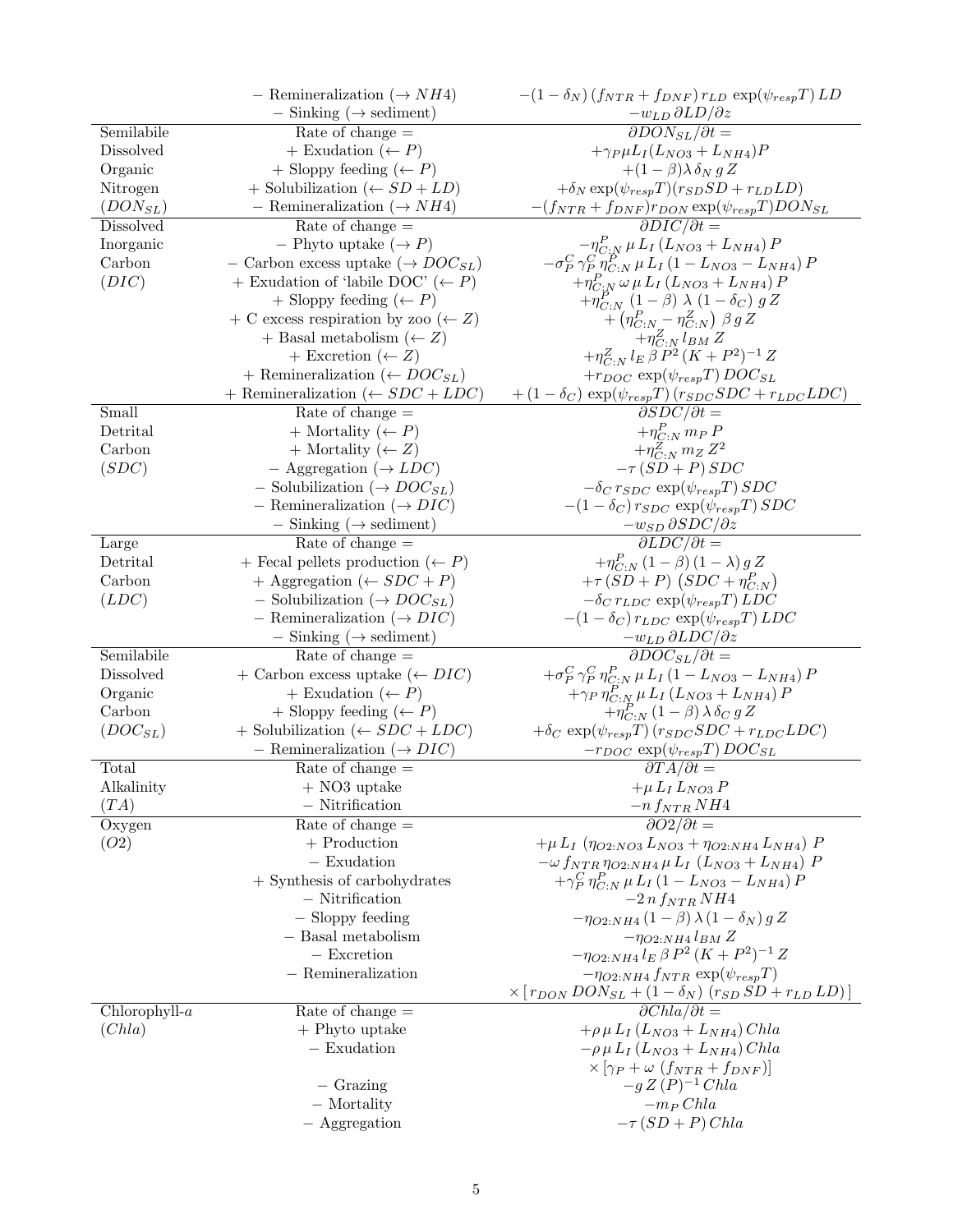### Table S4

Table S 4: Biogeochemical sources/sinks in the model's surface/bottom vertical level. The units are the same as in Table S3. Particulate organic nitrogen that reaches the seabed is either resuspended (and re-directed to small detrital nitrogen), buried, or instantly undergoes coupled nitrification/denitrification (the product of which is re-directed to semilabile DON, ammonium and  $N_2$ ). The same goes on for carbon except that the non-resuspended/nonburied fraction is redirected to semilabile DOC and DIC.

| Var. (Symbol)                                    | $\mathop{\rm Process}\nolimits$ | Source / Sink                                                                                                                             |
|--------------------------------------------------|---------------------------------|-------------------------------------------------------------------------------------------------------------------------------------------|
| Ammonium $(NH4)$                                 | <b>Bottom</b>                   | $\eta_{N\overline{F}/DN\overline{F}}\overline{(1-\phi_1)\ (\Delta z)^{-1}}$                                                               |
|                                                  | nitrification/denitrif.         | $\times [w_P P (1 - \phi_2^P)]$                                                                                                           |
|                                                  | (source)                        | $+w_{SD} SD\left(1-\phi_2^{SD}\right)$                                                                                                    |
|                                                  |                                 | $+w_{LD}LD(1-\phi_2^{LD})$ ]                                                                                                              |
|                                                  |                                 | $\times (1+3L_{BO2})$                                                                                                                     |
| Phytoplankon $(P)$                               | Burial (sink)                   | $(1 - \phi_1) \phi_2^P (\Delta z)^{-1} w_P P$                                                                                             |
| Small Detrital nitrogen $(SD)$                   | Burial (sink)                   | $(1 - \phi_1) \phi_2^{SD} (\Delta z)^{-1} w_{SD} SD$                                                                                      |
| Small Detrital nitrogen $(SD)$                   | Bottom resusp. (source)         | $\frac{\phi_1(\Delta z)^{-1} F_{TON}}{(1 - \phi_1) \phi_2^{LD} (\Delta z)^{-1} w_{LD} LD}$<br>$\gamma_{DON} (1 - \phi_1) (\Delta z)^{-1}$ |
| Large Detrital nitrogen $(LD)$                   | Burial(sink)                    |                                                                                                                                           |
| Semilabile DON                                   | <b>Bottom</b>                   |                                                                                                                                           |
| $(DON_{SL})$                                     | nitrification/denitrif.         | $\times [w_P P (1 - \phi_2^P)]$                                                                                                           |
|                                                  | (source)                        | $+w_{SD} SD\left(1-\phi_2^{SD}\right)$                                                                                                    |
|                                                  |                                 | $+w_{LD}LD(1-\phi_2^{LD})$                                                                                                                |
|                                                  | <b>Bottom</b>                   | $\times (1+3L_{BO2})$                                                                                                                     |
| $\rm N_2$                                        | denitrification                 | $[1-(\eta_{NF/DNF}+\gamma_{DON})(1+3L_{BO2})]$<br>$\times (1-\phi_1) (\Delta z)^{-1}$                                                     |
|                                                  | (source)                        |                                                                                                                                           |
|                                                  |                                 | $\times [w_P P (1 - \phi_2^P) + w_{SD} SD (1 - \phi_2^{SD})]$                                                                             |
|                                                  |                                 | $+w_{LD}LD(1-\phi_2^{LD})$ ]                                                                                                              |
| Dissolved Inorganic                              | Surface $CO2$ exchange          | $0.31 \div 100 \times 24 \times (\Delta z)^{-1}$                                                                                          |
| Carbon (DIC)                                     | (sink/source)                   | $\times V_{wind}^2 \sqrt{660/\text{Sc}_{CO2}}$                                                                                            |
|                                                  |                                 | $\times\alpha_{sol}\left(p\mathrm{CO}_{2\mathrm{a}}-p\mathrm{CO}_{2\mathrm{w}}\right)$                                                    |
| Dissolved Inorganic                              | Bottom remineral.               | $(1 - \gamma_{DON}) (1 - \phi_1) (\Delta z)^{-1}$                                                                                         |
| Carbon (DIC)                                     | (source)                        | $\times [w_P P (1 - \phi_2^P) \eta_{C:N}^P]$                                                                                              |
|                                                  |                                 | $+w_{SD} SDC (1-\phi_2^{SDC})$                                                                                                            |
|                                                  |                                 | $+w_{LD}$ $LDC(1-\phi_2^{LDC})$                                                                                                           |
| Phytoplankon $(P)$                               | Burial (carbon; sink)           | $\frac{(1-\phi_1) \phi_2^P (\Delta z)^{-1} w_P P \eta_{C:N}^P}{(1-\phi_1) \phi_2^{SDC} (\Delta z)^{-1} w_{SD} SDC}$                       |
| Small Detrital Carbon<br>(SDC)                   | Burial (sink)                   |                                                                                                                                           |
| Small Detrital Carbon<br>(SDC)                   | Bottom resusp. (source)         | $\phi_1 (\Delta z)^{-1} F_{TOC}$                                                                                                          |
| Large Detrital $\overline{\text{Carbon } (LDC)}$ | Burial (sink)                   | $(1 - \phi_1) \phi_2^{LDC} (\Delta z)^{-1} w_{LD} LDC$                                                                                    |
| Semilabile DOC                                   | Bottom remineral.               | $\gamma_{DON}(1-\phi_1)(\Delta z)^{-1}$                                                                                                   |
| $(DOC_{SL})$                                     | (source)                        | $\times [w_P P (1 - \phi_2^P) \eta_{C:N}^P]$                                                                                              |
|                                                  |                                 | $+w_{SD} SDC\left(1-\phi_2^{SDC}\right)$                                                                                                  |
|                                                  |                                 | $+w_{LD} LDC \left(1-\phi_2^{LDC}\right)$                                                                                                 |
| Oxygen $(02)$                                    | Surface O2 exchange             | $0.31 \div 100 \times 24 \times (\Delta z)^{-1}$                                                                                          |
|                                                  | (sink/source)                   | $\times V_{wind}^2 \sqrt{660/\text{Sc}_{O2}}$                                                                                             |
|                                                  |                                 | $\times (O2_{sat}-O2)$                                                                                                                    |
| Oxygen $(02)$                                    | Bottom nitr./denitr.            | $\frac{1}{(115/16)} \frac{1}{(1-\phi_1)} (\Delta z)^{-1}$                                                                                 |
|                                                  | (sink)                          | $\times (1 - L_{BO2})$                                                                                                                    |
|                                                  |                                 | $\times [w_P P (1 - \phi_2^P)]$                                                                                                           |
|                                                  |                                 | $+w_{SD} SD(1-\phi_2^{SD})$                                                                                                               |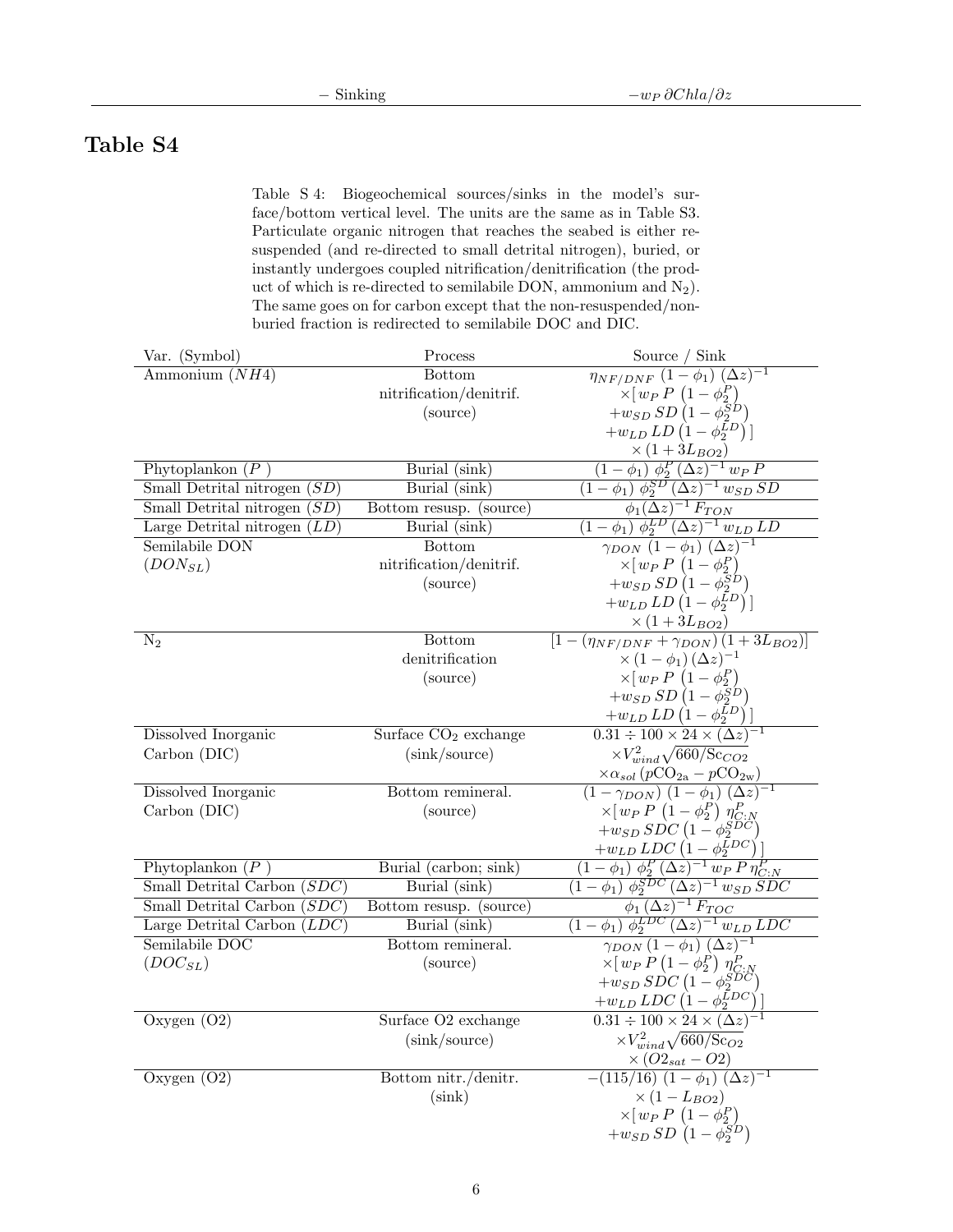|                         |                  | ധച<br>$-w_{L}$                           |
|-------------------------|------------------|------------------------------------------|
| Chlorophyll- $a$ (Chla) | (sink)<br>Burial | Chla<br>$\cdot w_P$ $\cup$<br>$\Delta z$ |

## Table S5

Table S5: Definition of functions used in state variable equations. Note that burial efficiency  $(\phi_2)$  varies among phytoplankton and detrital compartments.

| Symbol             | Description                                                | Equation                                                                                                 | Units                                                              |
|--------------------|------------------------------------------------------------|----------------------------------------------------------------------------------------------------------|--------------------------------------------------------------------|
| $\alpha_{sol}$     | Solubility of CO <sub>2</sub>                              | See Weiss $(1974)$                                                                                       | mol (kg atm) <sup><math>-1</math></sup>                            |
| $\Delta z$         | Thickness of vertical level                                | from physical model                                                                                      | m                                                                  |
| $\theta$           | Chlorophyll to carbon ratio                                | $\min\left[\theta_{max}, Chla\left(12\,\eta_{C:N}^P\,P\right)^{-1}\right]$                               | mg-Chla mg- $C^{-1}$                                               |
| $\lambda$          | Ratio grazing: max.grazing                                 | $0.71 P^2 (K+P^2)^{-1}$                                                                                  | dimensionless                                                      |
| $\mu$              | Maximum phyto specific growth rate                         | $0.6 \exp(\psi_{pmax} T)$ (if $T > 20$ °C),<br>2.15 (if $T < 20^{\circ}$ C)                              | $\rm day^{-1}$                                                     |
| $\rho$             | Fraction of phyt. growth devoted to chl                    | $\theta_{max} \mu L_I (L_{NO3} + L_{NH4}) (\alpha I \theta)^{-1}$                                        | dimensionless                                                      |
| $\tau_b$           | Bottom stress                                              | from physical model                                                                                      | Pa                                                                 |
| $\phi_1$           | Resuspension fraction<br>(see $Peterson$ , 1999)           | $\min[1, \tau_b/0.01\,\text{Pa}]$                                                                        | dimensionless                                                      |
|                    | Burial efficiency                                          | $\min\left[0.75, 0.023 F^{0.5797}\right]$                                                                | dimensionless                                                      |
| $\phi_2$           | (see <i>Henrichs and Reeburgh</i> , 1987)                  |                                                                                                          |                                                                    |
|                    | Oxygen limitation for nitrification                        | $O2 (O2 + K_{NTR})^{-1}$                                                                                 | dimensionless                                                      |
| $f_{NTR}$          | Oxygen limitation for denitrification                      | $K_{DNF} (O2 + K_{DNF})^{-1}$                                                                            | dimensionless                                                      |
| $f_{DNF}$<br>$F_P$ | Phyto unresuspended carbon flux                            | $12 \times 0.365$ $(1 - \phi_1)$ $\eta_{C}^P$ $w_P P$                                                    | $\rm g\text{-}C~\rm m^{-2}~\rm yr^{-1}$                            |
| $F_{SD}$           | Detrital unresuspended carbon flux                         | $12 \times 0.365$ $(1 - \phi_1) \times 9.3 w_{SD} SD$                                                    | $\rm g\text{-}C~\rm m^{-2}~\rm yr^{-1}$                            |
| $F_{LD}$           | Detrital unresuspended carbon flux                         | $12 \times 0.365$ $(1 - \phi_1) \times 9.3 w_{LD} LD$                                                    | $g$ -C m <sup>-2</sup> yr <sup>-1</sup>                            |
| $F_{SDC}$          | Detrital unresuspended carbon flux                         | $12 \times 0.365$ $(1 - \phi_1)$ $w_{SD}$ $SDC$                                                          | $\rm g\text{-}C~m^{-2}~yr^{-1}$                                    |
| $F_{LDC}$          | Detrital unresuspended carbon flux                         | $12 \times 0.365$ $(1 - \phi_1)$ $w_{LD}$ LDC                                                            | $\rm g\text{-}C~m^{-2}~yr^{-1}$                                    |
| $F_{TON}$          | Total organic nitrogen flux at seabed                      | $w_P P + w_{SD} SD + w_{LD} LD$                                                                          | mmol-N $m^{-2}$ day <sup>-1</sup>                                  |
|                    | Total organic carbon flux at seabed                        | $\eta_{C:N}^P w_P P$                                                                                     | mmol-C m <sup><math>-2</math></sup> day <sup><math>-1</math></sup> |
| $F_{TOC}$          |                                                            | $+w_{SD} SDC + w_{LD} LDC$                                                                               |                                                                    |
| $\boldsymbol{g}$   | Zooplankton grazing rate                                   | $g_{max} \exp(\psi_{resp} T) P^2 (K + P^2)^{-1}$                                                         | $\mathrm{day}^{-1}$                                                |
| <b>ISS</b>         | Inorganic suspended solids                                 | from physical model                                                                                      | $\rm g~m^{-3}$                                                     |
| Ι                  | Photosynthetically active rad.                             | $\partial I/\partial z = -k_d I$                                                                         | $\rm W~m^{-2}$                                                     |
|                    |                                                            | with $I(z=0) = PAR$ frac SW                                                                              |                                                                    |
| $k_d$              | Diffuse attenuation coefficient                            | $\max[0.6,$                                                                                              | $m^{-1}$                                                           |
|                    |                                                            | $1.4 + 0.063(ISS + OSS) - 0.057S$                                                                        |                                                                    |
| $L_{BO2}$          | Bottom oxygen limitation factor                            | $K_{BO2} (O2_{sat} - O2) O2_{sat}^{-1} (O2 + K_{BO2})^{-1}$                                              | dimensionless                                                      |
| $L_I$              | Light limitation for phyto. growth                         | $\alpha I \left( \sqrt{\mu^2 + \alpha^2 I^2} \right)^{-1}$                                               | dimensionless                                                      |
| $L_{NO3}$          | Nitrate uptake limitation for phyto                        | $NO3(K_{NO3}+NO3)^{-1}$                                                                                  | dimensionless                                                      |
|                    |                                                            | $\times (1 + NH4/K_{NH4})^{-1}$<br>$NH4(K_{NH4}+NH4)^{-1}$                                               | dimensionless                                                      |
| $L_{NH4}$          | Ammonium uptake limitation for phyto<br>Nitrification rate |                                                                                                          | $\rm day^{-1}$                                                     |
| $\, n$             |                                                            | $n_{max}(1 - \max[0,$                                                                                    |                                                                    |
| OSS <sub></sub>    | Organic suspended solids                                   | $(I - I_{NTR}) (K_I + I - 2I_{NTR})^{-1})$<br>$\left(\eta_{C:N}^P P + \eta_{C:N}^Z Z + SDC + LDC\right)$ | $\rm g~m^{-3}$                                                     |
|                    |                                                            | $\times 12 \div 1000 \times 2.9$                                                                         |                                                                    |
| $O2_{sat}$         | O <sub>2</sub> saturation in seawater                      | See Garcia and Gordon (1992)                                                                             | mmol-O2 $\mathrm{m}^{-3}$                                          |
| $pCO_{2a}$         | CO <sub>2</sub> partial pressure in the air                | See Methods                                                                                              | ppm by volume                                                      |
| $pCO_{2w}$         | Partial pressure of CO2 in seawater                        | See Fennel et al. (2008)                                                                                 | ppm by volume                                                      |
| $Sc_{O2}$          | Schmidt number for O2 in seawater                          | See Wanninkhof (1992)                                                                                    | dimensionless                                                      |
| $Sc_{CO2}$         | Schmidt number for CO2 in seawater                         | See Wanninkhof (1992)                                                                                    | dimensionless                                                      |
| $\cal S$           | Water salinity                                             | from physical model                                                                                      | psu                                                                |
| $\cal{SW}$         | Net surface shortwave radiation                            | from physical model                                                                                      | $\rm W~m^{-2}$                                                     |
| T                  | Water temperature                                          | from physical model                                                                                      | $\rm ^{\circ}C$                                                    |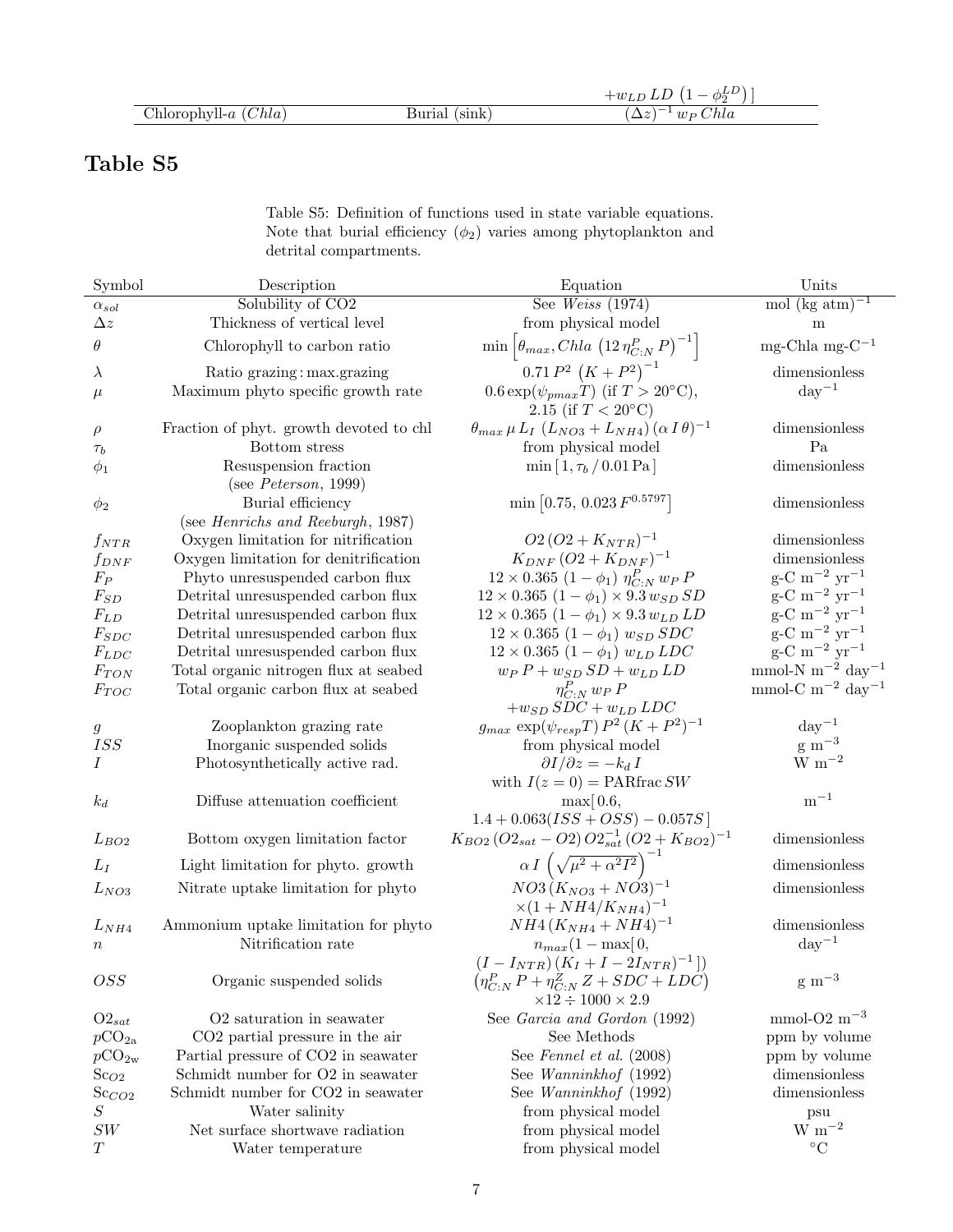# Table S6

Table S6: Definition of biogeochemical parameters used in state variable equations.

| Symbol            | Description (Name in Fortran code)                                      | Value          | Units                                           |
|-------------------|-------------------------------------------------------------------------|----------------|-------------------------------------------------|
| $\alpha$          | Initial slope of Photosynthesis-Irradiance curve (PhyIS)                | 0.04           | $(W m^{-2} day)^{-1}$                           |
| $\beta$           | Zooplankton nitrogen assimilation efficiency (ZooAE_N)                  | 0.75           | dimensionless                                   |
| $\gamma_P$        | Phytoplankton exudation of semilabile DON (EsDON)                       | 0.04           | dimensionless                                   |
| $\gamma_P^C$      | Phytoplankton C excess-based DOC exudation (gammaC)                     | 0.2            | dimensionless                                   |
| $\gamma_{DON}$    | Fraction of semilabile DON produced in coupled nitr./denitr.            | 0.01           | dimensionless                                   |
| $\delta_N$        | Semilabile fraction of N in detritus (deltN)                            | $0.15\,$       | dimensionless                                   |
| $\delta_C$        | Semilabile fraction of C in detritus (deltC)                            | 0.275          | dimensionless                                   |
| $\eta_{C:N}^P$    | Phytoplankton C:N ratio (PhyCN)                                         | 106/16         | mol-C mol- $N^{-1}$                             |
| $\eta^Z_{C:N}$    | Zooplankton C:N ratio (ZooCN)                                           | 106/16         | mol-C mol- $N^{-1}$                             |
| $\eta_{DNF}$      | Stoichiometry for remineralization via denitrification                  | 84.8/16        | dimensionless                                   |
| $\eta_{N F/DN F}$ | Stoichiometry for remineralization via coupled nitr./denitr             | 4/16           | dimensionless                                   |
| $\eta_{O2:NO3}$   | Moles of O2 produced when consuming 1 mole of NO3                       | 138/16         | mol-O2 mol- $N^{-1}$                            |
| $\eta_{O2:NH4}$   | Moles of O2 produced when consuming 1 mole of NH4                       | 106/16         | mol-O2 mol- $N^{-1}$                            |
| $\theta_{max}$    | Maximum chlorophyll to carbon ratio (Chl2C_m)                           | 0.02675        | mg-Chla mg- $C^{-1}$                            |
| $\sigma_P^C$      | Fraction of $\text{DOC}_{SL}$ in carbon excess based exudation (slCexc) | 0.45           | dimensionless                                   |
| $\tau$            | Aggregation rate of small detritus and phyto (CoagR)                    | 0.008          | mmol- $N^{-1}$ m <sup>3</sup> day <sup>-1</sup> |
| $\psi_{pmax}$     | Temperature-dependence for max.photosynthetic rate                      | 0.0780         | $\rm ^{\circ}C^{-1}$                            |
| $\psi_{resp}$     | Temperature-dependence for community respiration rate                   | 0.0742         | $\circ$ C <sup>-1</sup>                         |
| $\omega$          | Phytoplankton exudation of labile DON (ElDON)                           | 0.03           | dimensionless                                   |
| $g_{max}$         | Maximum grazing rate at $0^{\circ}$ C (ZooGR)                           | 0.05           | $day^{-1}$                                      |
| $I_{NTR}$         | Radiation threshold for nitrification inhibition (LthNH4)               | 0.0095         | $W~m^{-2}$                                      |
| $\cal K$          | Half-saturation constant for phyto ingestion (K_Phy)                    | $\overline{2}$ | $\left(\text{mmol m}^{-3}\right)^2$             |
| $K_{BO2}$         | Half-saturation constant for bottom denitrification switch              | 26.5           | mmol-O2 $m^{-3}$                                |
| $K_I$             | Half-saturation for nitrification inhibition (D_p5NH4)                  | $0.1\,$        | $\rm W~m^{-2}$                                  |
| $K_{NO3}$         | Half-saturation for nitrate uptake $(1/K.NO3)$                          | 0.5            | mmol-N $m^{-3}$                                 |
| $K_{NH4}$         | Half-saturation for ammonium uptake $(1/K_N)$                           | 0.5            | mmol-N $m^{-3}$                                 |
| $K_{NTR}$         | Half-saturation for water-column nitrification                          | $\mathbf{1}$   | mmol-O2 $\mathrm{m}^{-3}$                       |
| $K_{DNF}$         | Half-saturation for water-column denitrification                        | $\mathbf{1}$   | mmol-O2 $\mathrm{m}^{-3}$                       |
| $l_{BM}$          | Zooplankton basal metabolism (ZooBM)                                    | 0.1            | $day^{-1}$                                      |
| $l_E$             | Zooplankton specific excretion rate (ZooER)                             | $0.1\,$        | $\mathrm{day}^{-1}$                             |
| $m_P$             | Phytoplankton mortality rate (PhyMR)                                    | 0.05           | $day^{-1}$                                      |
| $m_{\mathbb{Z}}$  | Zooplankton mortality rate (ZooMR)                                      | 0.025          | mmol- $N^{-1}$ m <sup>3</sup> day <sup>-1</sup> |
| $n_{max}$         | Nitrification rate (NitriR)                                             | 0.05           | $\mathrm{day}^{-1}$                             |
| PARfrac           | Photosynthetically active fraction of shortwave rad.                    | 0.43           | dimensionless                                   |
| $r_{SD}$          | Detritus solubilization rate at $0^{\circ}$ C (SDeNSR)                  | 0.05           | $\rm day^{-1}$                                  |
| $r_{LD}$          | Detritus solubilization rate at $0^{\circ}$ C (LDeNSR)                  | 0.05           | $\mathrm{day}^{-1}$                             |
| $r_{SDC}$         | Detritus solubilization rate at $0^{\circ}$ C for C (SDeCSR)            | 0.04           | $day^{-1}$                                      |
| $r_{LDC}$         | Detritus solubilization rate at $0^{\circ}$ C for C (LDeCSR)            | 0.04           | $\rm day^{-1}$                                  |
| $r_{DON}$         | Remineralization rate of DON at $0^{\circ}$ C (a0N)                     | 0.00765        | $day^{-1}$                                      |
| $r_{DOC}$         | Remineralization rate of DOC at $0^{\circ}$ C (a0C)                     | 0.012          | $\mathrm{day}^{-1}$                             |
| $w_P$             | Sinking velocity of phytoplankton (wPhy)                                | 0.1            | $\rm m\ day^{-1}$                               |
| $w_{SD}$          | Sinking velocity of small detritus (wSDet)                              | $0.1\,$        | m day $^{-1}$                                   |
| $w_{LD}$          | Sinking velocity of large detritus (wLDet)                              | $\bf 5$        | $\rm m$ $\rm day^{-1}$                          |